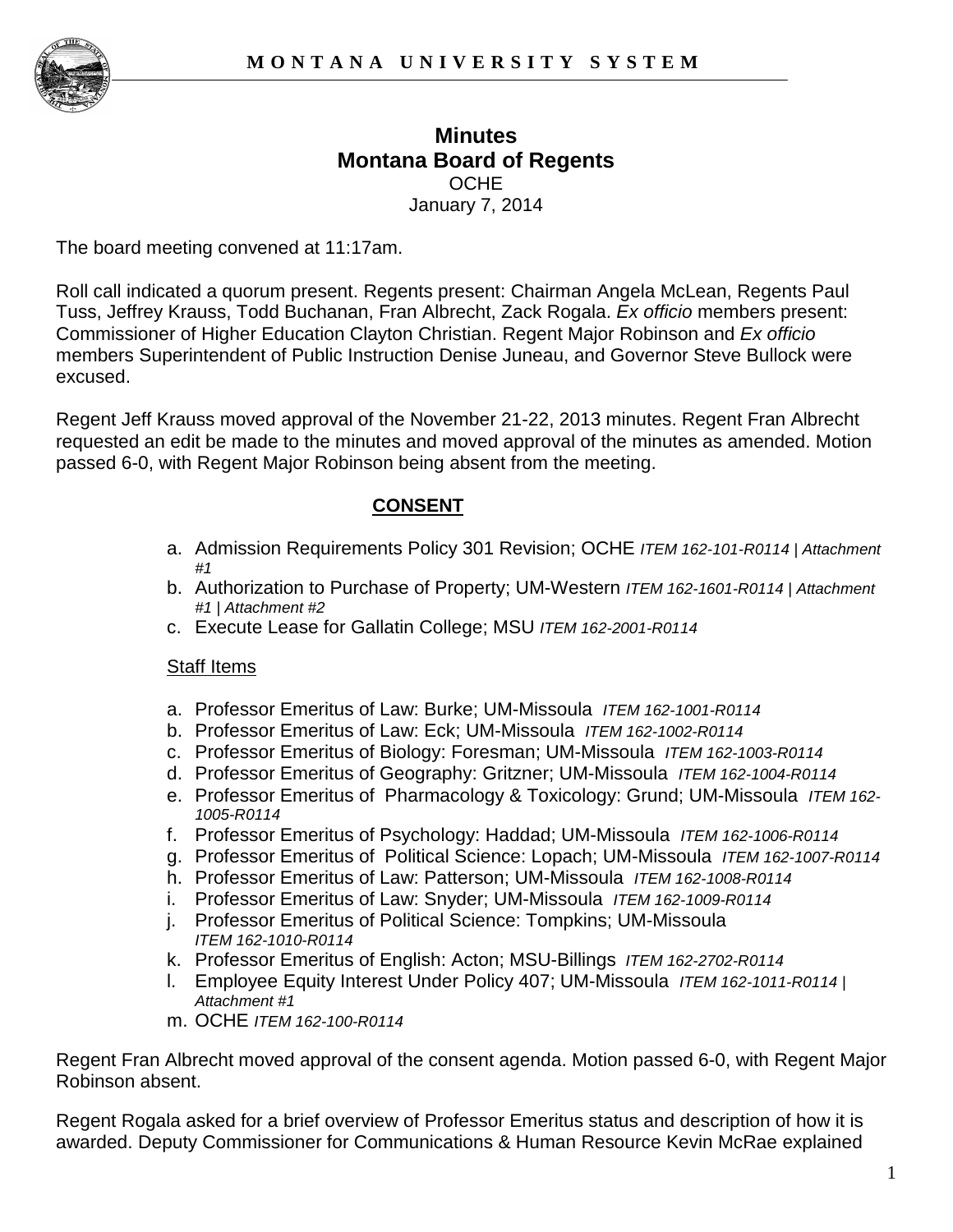

that the Professor emeritus is and honorable recognition that takes place at or around the time of retirement and is granted to a faculty member who has worked for at least ten years. President Royce Engstrom added that this process starts with faculty and works its way up through the Department Dean to the Provost and so on.

#### Labor Agreements:

- a. MSU Teamsters Labor Agreement *ITEM 162-105-R0114 | Attachment #1*
- b. Helena College Faculty Labor Agreement *ITEM 162-106-R0114 | Attachment #1*

### 11:40 AM **INFORMATION**

a. Campus Athletic Reports *Athletic Income Details | Student Athlete Information Summary | Financial Aid Summary*

Deputy Commissioner for Fiscal Affairs Mick Robinson gave a brief update with respect to athletic academic success. He noted that summary athletic academic information is included in these reports and will be presented in greater detail in future years. Deputy Commissioner Robinson informed attendees that the UM reports a Fall-semester average student-athlete cumulative GPA of 3.03 (17<sup>th</sup> straight semester that UM student-athletes have exceeded a 3.0 GPA). MSU reported a cumulative GPA of 3.17 for their student-athletes (24<sup>th</sup> straight semester that MSU student-athletes have exceeded a 3.0 GPA). He noted the relationship between the general population and student-athletes regarding academic performance with student-athlete population generally and frequently outperforming that of the general population.

Director of Budget & Accounting Frieda Houser noted that the athletic report provides a comprehensive reporting of funds including outside entities that support athletics. The reporting format was developed by the NCAA. Separate audits of athletic funds are conducted at MSU and UM annually and they continue to receive "clean" opinions.

Athletic revenue totals \$50.2 million and expenses total \$49.6 million leaving n excess of revenues over expenses of \$.6 million. Further revenue and expense details for the MUS and individual campuses are presented in the report.

Significant discussion focused on the Direct Institutional Support revenue line item. That revenue line item is a required NCAA reporting element, but certainly results in a level of confusion. Efforts will be undertaken to provide further clarity with respect to certain reporting elements. Frieda Houser also responded to a number of other specific questions.

Chair McLean noted the importance of considering all data as a group rather than specific report components. Regent Krauss and Regent Tuss agreed that clarification is needed and noted the board's obligation to provide an explanatory narrative to support these figures.

Regent Tuss inquired about how Title IX issues were being addressed. Commissioner Christian explained that NCAA conducts reviews with regard to Title IX issues. He noted the constant challenge presented by the increasing population of females on the campuses; which is a continued challenge for Title IX as athletic opportunities for females has to resemble the percentage of females on campus. He discussed the recent approval of softball expansion to create more female opportunities.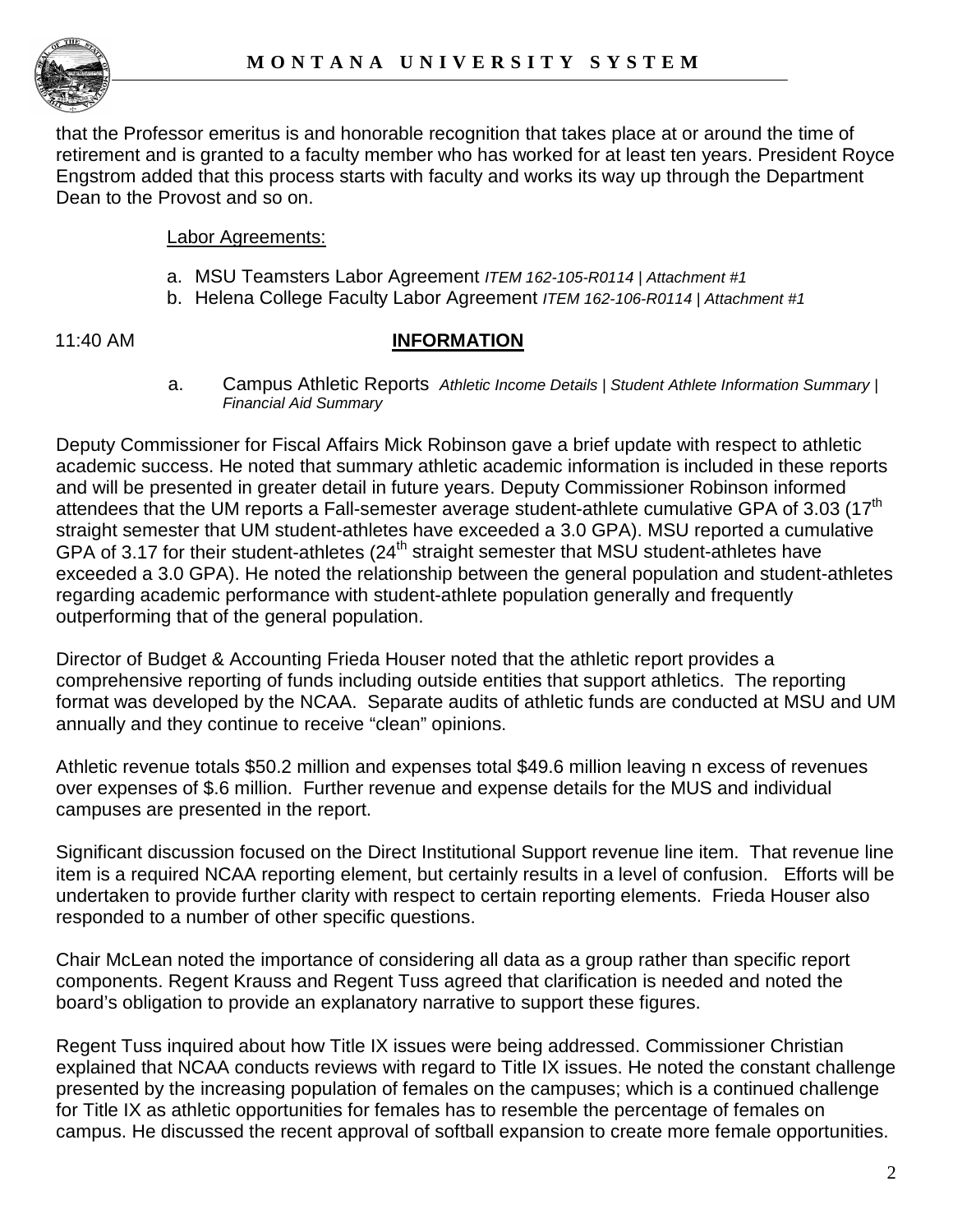

Commissioner Christian stated that the report accurately reflects that sports are well managed in Montana and that Title IX will continue to be challenge as we try to balance athletics.

Regent Tuss inquired about strategies in place to manage this demographic shift. Commissioner Christian informed him that the MUS is actively creating more female athletic opportunities. He confirmed that this report is high profile and will encompass more reporting with regard to academic success moving forward.

Regent Buchanan noted the service element and outcome related to the economic impact that athletics provide to the overall health of campuses. President Cruzado discussed the impressive numbers reported for the athletic student population regarding academic success and the strategies used to achieve this success; noting that many of these overlap with the Complete College American initiatives.

b. Level I Memorandum

Deputy Commissioner Moisey reminded attendees that these items consist of smaller academic changes with low cost and relatively low impact to other campuses in the system. These items are reviewed by the Chief Academic Officers and approved at the Commissioner's office.

c. Level II Memorandum – *for action at March BOR meeting*

Deputy Commissioner Moisey reminded attendees that these items are present as Informational items at this meeting, but will be up for action at the upcoming March BOR meeting. He noted that these changes are more substantial in terms of cost and include major changes in academic delivery or programs that have a potential impact other campuses.

President Engstrom commented on the proposed Information Security Professional Certificate by Missoula College; noting it a prime example of the success of private partnerships in working with the university. This program request stemmed from communications related to this growing industry within Missoula.

> d. Policy 401 and 404 Research Reports; MSU-Bozeman and UM-Missoula *| Strategic Plan Goal | MSU 401 Report | UM 401 Report | MSU and UM 404 Report*

Deputy Commissioner Moisey noted the strategic plan goal document which outlines the revenues and expenditures for research initiatives across campuses. He noted that the 401 reports refer to the federal initiatives that each campus is currently engaged in.

Regent Buchanan noted the impressive upkeep that campuses have been managing with regarding to the recent funding change in federal initiatives. Chair McLean echoed his sentiments. Regent Tuss discussed the importance of research as it relates to the economy's development and job growth; specifically if additional stated funding were received could it then be used to leverage additional funding from the federal government. Deputy Commissioner Moisey answered yes, that federal research grants often require some kind of state match such as the NSF-EPSCOR grant. He noted the recent articles discussing spin-off companies and stated that having this ability, in a broader sense across the state, would be very beneficial.

Regent Krauss discussed the need for a focus and support of Montana's strengths. Adopting such an